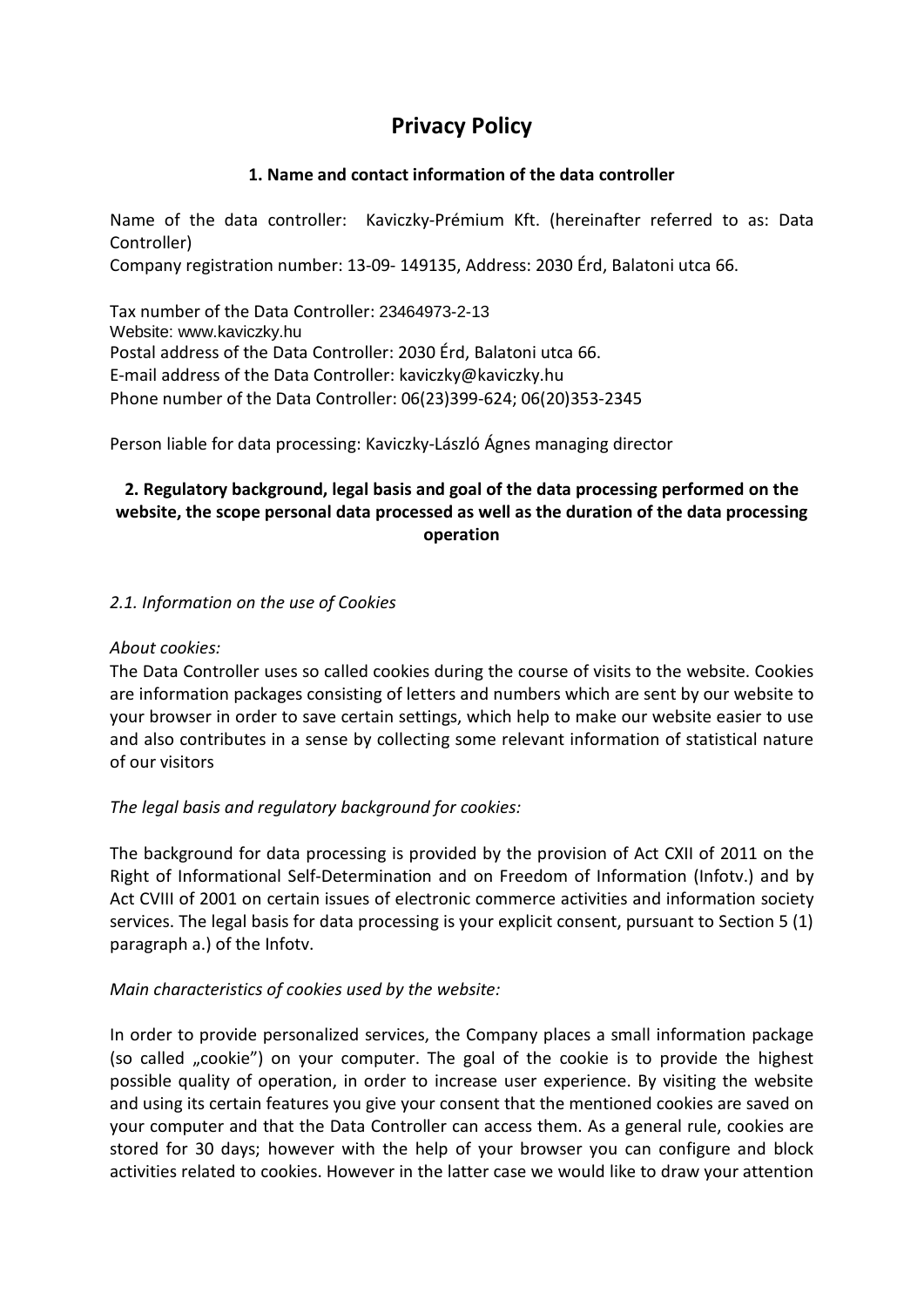to the fact that without the use of cookies it may occur that you will not be able to use all services of the website.

# *2.2. Data processing in connection with registration, ordering and invoicing*

# *The legal basis and regulatory background for data processing.*

The background for data processing is provided by the provisions of Act CXII of 2011 on the Right of Informational Self-Determination and on Freedom of Information (Infotv.) and by Act C of 2000 on Accounting (Sztv.). The legal basis for data processing is your explicit consent, pursuant to Section 5 (1) paragraph a.) of the Infotv and –in the case of the withdrawal of your consent- the legal obligation of the Data Controller defined in the Sztv. based on Sections 6 (5) paragraph a.) of the Infotv.

# *Purpose of data processing:*

Marketing purposes, the sending of newsletters, reviews, advertisements and offers. The issuance of legally appropriate invoices and the fulfilment of the obligations regarding the retainment of accounting documents. Pursuant to Section 169 (1)-(2) of Sztv., business organisation are obliged to retain all accounting documents directly or indirectly evidencing bookkeeping accounting.

# *Scope of the processed data:*

Name, address, telephone number, e-mail address, place of delivery, billing name and address is required for the purposes of registration and invoicing.

From professional partners, the document certifying the professional qualification, the name, address, contact information of the salon, the tax number as well as the billing name and address is required. From retailers the name, title and the legal basis for its rights of representation of the company's representative is required.

## *The duration of the data processing operation:*

From the registration, until the withdrawal of consent by the data subject.

Pursuant to Section 169 (2) of the Sztv. invoices have to be retained for a duration of 8 years from the date of their issuance. We inform you that in case the consent for issuing the invoice is withdrawn, the Data Controller will be entitled to retain the data, that has been accessed over the course of issuing the invoice pursuant to Section 6 (5) paragraph a.) of the Infotv.

## *2.3. Data processing in connection to the delivery of goods:*

The background for data processing is provided by the provision of Act CXII of 2011 on the Right of Informational Self-Determination and on Freedom of Information (Infotv.). The legal basis for data processing is your explicit consent, pursuant to Section 5 (1) paragraph a.) of the Infotv.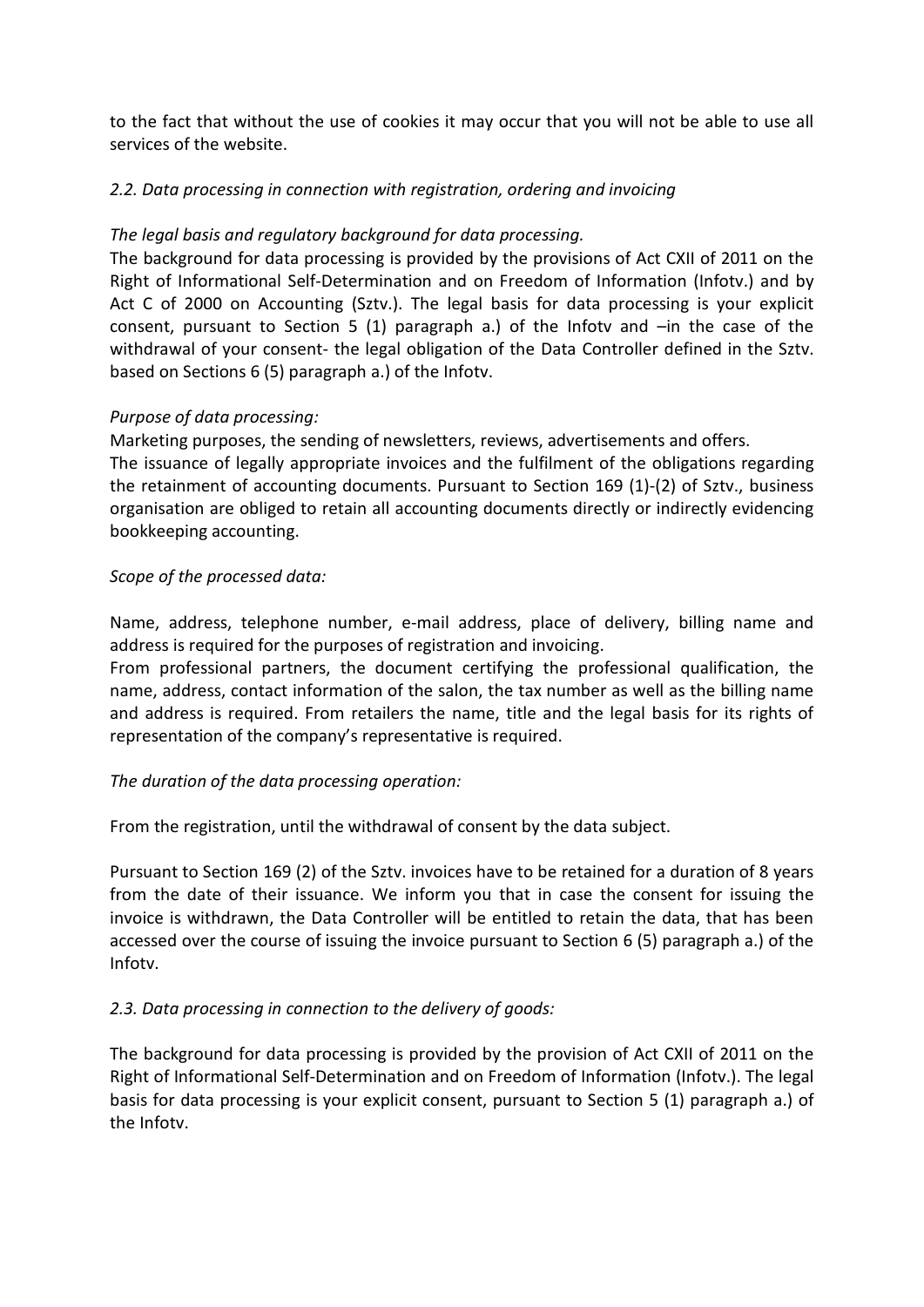## *The purpose of data processing*:

In case of delivery, the purpose of data processing is to adapt to your needs and get the ordered goods delivered to you co-operation by our contractual partner.

#### *Scope of the processed data:*

The required processed data is your name, delivery address and phone number.

*The duration of the data processing operation:* Data controller processes the data for the duration of the delivery of the ordered goods.

### *2.4. Data processing in connection with newsletters*

### *The legal basis and regulatory background for data processing:*

The background for data processing is provided by the provision of Act CXII of 2011 on the Right of Informational Self-Determination and on Freedom of Information (Infotv.) and Act XLVIII of 2008 on the essential conditions and certain limitations of business advertising activity (Grt.). The legal basis for data processing is your explicit consent, pursuant to Section 5 (1) paragraph a.) of the Infotv and Section  $6(1) - (2)$  of the Grt.

### *Purpose of data processing:*

The purpose of data processing is to inform you about the latest and best offers and sales. We inform you that the newsletter will not only contain advertisements from the Data Controller but from other business organisations as well. However your personal data will not be transferred or handed over to them.

#### *Scope of the processed data:*

The name and e-mail address is required for the data processing.

# *The duration of the data processing operation:*

Until the withdrawal of consent

*2.5. Data processing in connection with the sending and display of customised advertisements:*

## *The legal basis and regulatory background for data processing:*

The background for data processing is provided by the provision of Act CXII of 2011 on the Right of Informational Self-Determination and on Freedom of Information (Infotv.) and Act XLVIII of 2008 on the essential conditions and certain limitations of business advertising activity (Grt.). The legal basis for data processing is your explicit consent, pursuant to Section 5 (1) paragraph a.) of the Infotv and Section 6 (1) – (2) of the Grt.

#### *Purpose of data processing*:

The purpose of data processing is to provide you with customised offers most suited to your preferences and needs.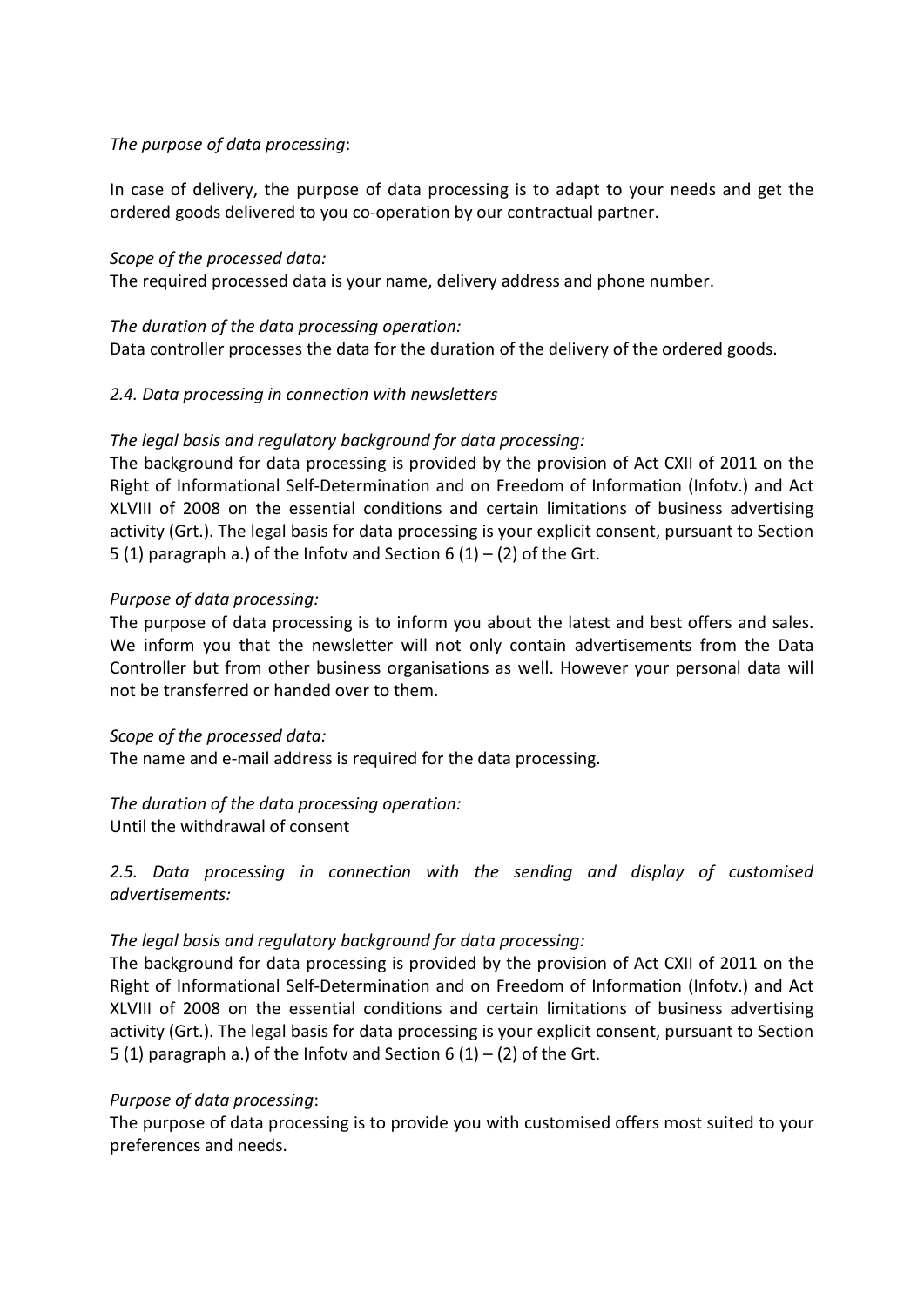#### *Scope of the processed data:*

During the data processing operation, the Data Controller records data regarding the types of goods that have been previously looked up with the help of cookies.

*The duration of the data processing operation:* Until the withdrawal of consent

## *2.6. Data processing in connection with contact information*

### *The legal basis and regulatory background for data processing:*

The background for data processing is provided by the provision of Act CXII of 2011 on the Right of Informational Self-Determination and on Freedom of Information (Infotv.). The legal basis for data processing is your explicit consent, pursuant to Section 5 (1) paragraph a.) of the Infotv.

*Purpose of data processing*: The purpose of the data processing is to answer the question you have asked from us.

### *Scope of the processed data:*

*Name and contact details (e-mail or phone number) to be provided at contact.*

### *The duration of the data processing operation:*

Messages sent during contact are stored for a maximum of one month, but deletion of the personal data provided during contact can be requested any time.

## *2.7. Further data processing operations*

If the Data Controller wishes to perform further data processing, prior notification has to be provided on the substantial details of the processing operation (Regulatory background, legal basis and goal of the data processing performed on the website, the scope personal data processed as well as the duration of the data processing operation).

We inform you, that the Data Controller has to comply with and fulfil written data requests that are made by authorities based on the law. According to Section 15 (2) – (3) of the Infotv. the Data Controller maintains a register on data transfers (to which authority, which personal data, on what legal basis, at what time has the Data Controller transferred), on which it provides information if requested, except when this information is excluded by law.

## *2.8.OTP Mobile*

By clicking the Redirect button the Customer accepts Kaviczky-Prémium Kft. (2030 Érd, Balatoni utca 66.) at www.kaviczky.hu to provide the following personal data stored in its user database to OTP Mobile Ltd. (1093 Budapest, Közraktár utca 30.) Provided data: username, family name, given name, country, phone number, e-mail address. The purpose of data transmission: customer support for users, confirming transactions and

fraud-monitoring for users defence.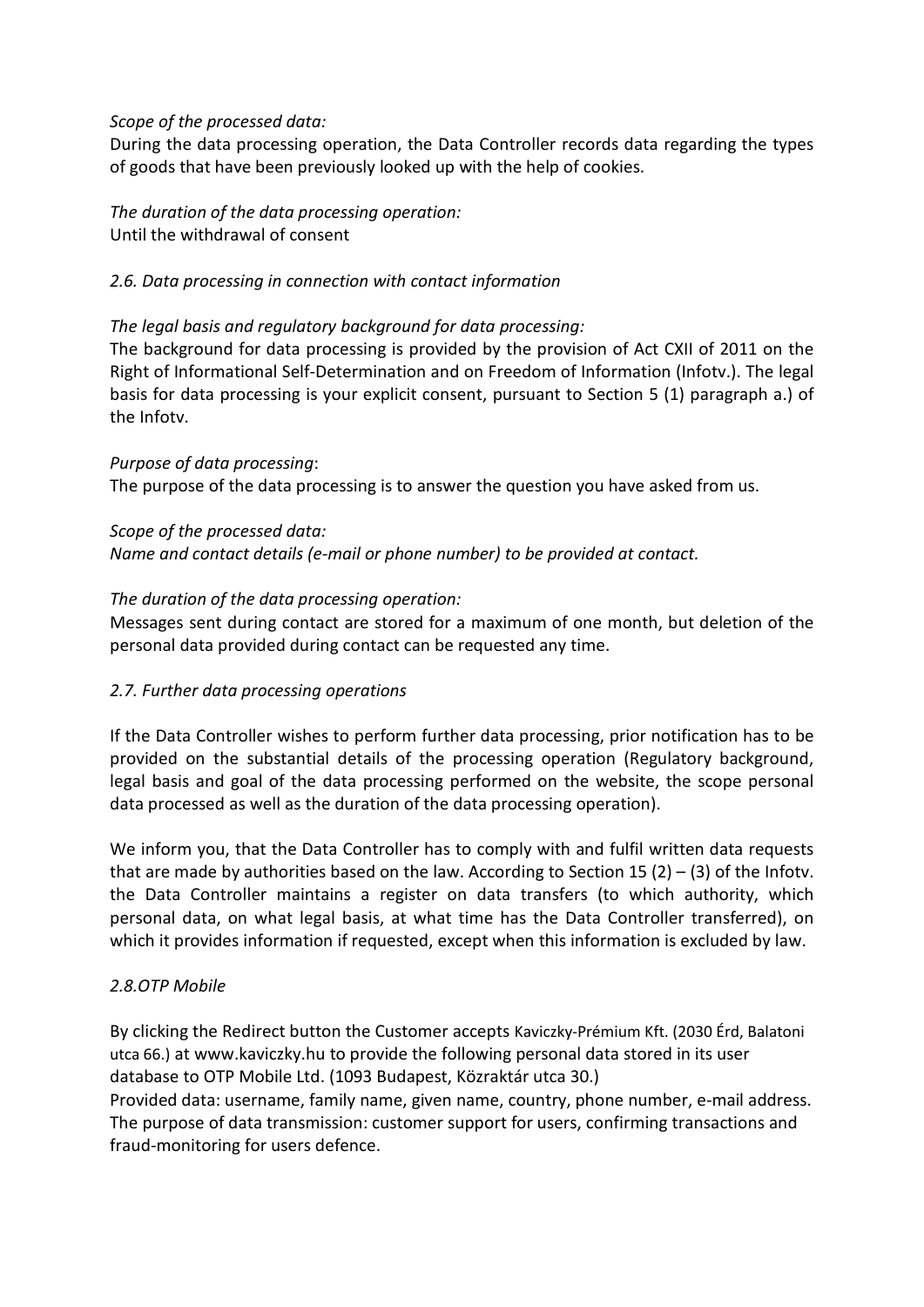## **3. On the use of a Data Processor and on our activities in connection with data processing**

## *3.1. Data processing by way of storage of personal data*

**Name of storage provider**: Fókusz Computer Kft. **Address of storage provider**: 2030 Érd, György u. 56.

Fókusz Computer Kft. performs the storage of personal data on its servers located under 2040 Budaörs, Ipartelep u. 13-15. It is not entitled to access the stored personal data.

### *3.2. Data process activities in connection with the delivery of goods*

Name of data processor: GLS General Logistics Systems Hungary Csomag - Logisztikai Kft. (GLS Hungary Kft.) Postal address of data processor: 2351 Alsónémedi, GLS Európa u. 2. E-mail address of data processor: [info@gls-hungary.com](mailto:info@gls-hungary.com) Phone number of data processor: +36-1/802-0265

Representative of the data processor: Farkas Gergely managing director

GLS Hungary Kft. co-operates in the delivery of the ordered goods based on the written agreement concluded with Data Controller. During the course of doing so, GLS Hungary Kft. will process the name and telephone number of the customer for a corresponding period set out in the privacy policy of GLS Hungary, and then deletes it immediately.

#### **4. Data security measures**

The Data Controller declares that it has made suitable data security measures in order to protect personal data against unauthorized access, alteration, transmission, public disclosure, deletion or destruction, as well as damage and accidental loss, and to ensure that stored data cannot be corrupted and rendered inaccessible due to any changes in or modification of the applied technique.

## **5. Your right during the course of the data processing operation**

During the course of the data processing you are entitled to the following:

- right of information,
- right of rectification of the processed data,
- right of erasure of the processed data,
- right of blocking the processed data,
- right of objection.

During the course of the data processing operation you are entitled to request information from the Data Controller on the processing of your personal data.

The Data Controller has to inform you in writing in a clear and understandable way on the processed personal data, the purpose of the data processing, the legal basis and duration of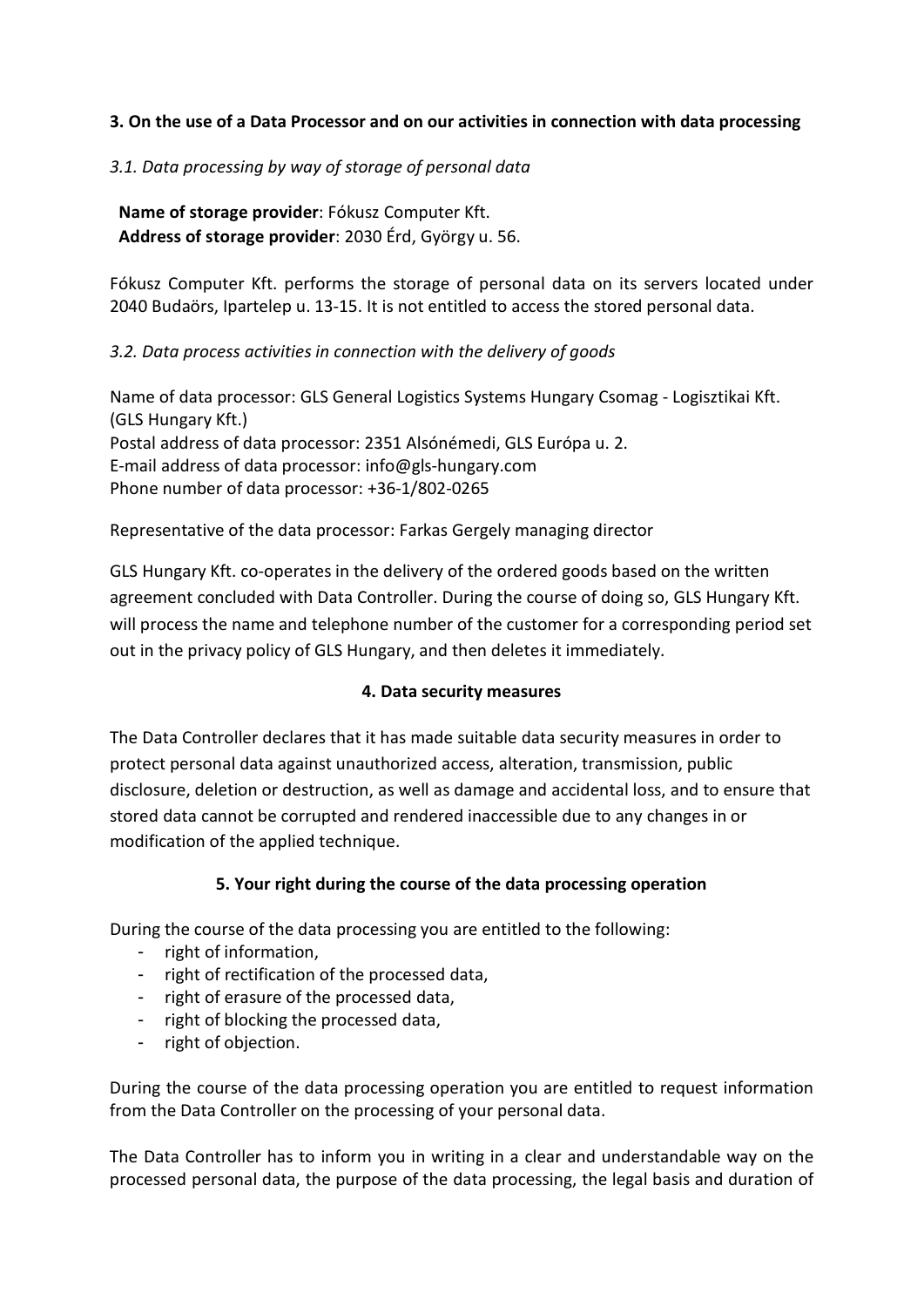the processing operation, furthermore –if the data has been transferred- on the details of whom, and with what legal purpose has received the personal data. This information has to be provided as soon as possible but at most within 30 days from the submission of the information request.

You are entitled to request the rectification of your personal data by the Data Controller within the duration of the data processing. The Data Controller will satisfy your request within a maximum of 15 days.

You are entitled to request the deletion of your personal data by the Data Controller, which the Data Controller will satisfy within a maximum of 15 days. The right of deletion does not cover the cases where the Data Controller is obligated by law to further store the data as well as in the case when the Data Controller is entitled to further process the data pursuant to Section 6 (5) of the Infotv. (e.g. in connection to billing)

You are entitled to request the Data Controller to block your personal data if the final erasure of the data would harm the legitimate interest if the data subject. Such blocked data can only be processed as long as the purpose that excluded the erasure of the personal data still persists.

You can object to the processing of your personal,

- if processing or disclosure is carried out solely for the purpose of discharging the Data Controller's legal obligation or for enforcing the rights and legitimate interests of the controller, the recipient or a third party, unless processing is mandatory and in the case described in Section 6 (5) of the Infotv.
- if personal data –without your consent- is used or transferred for the purposes of direct marketing, public opinion polling or scientific research.

Data Controller shall investigate the objection within the shortest possible time of a maximum of 15 days from its submission, adopt a decision on the merits of the objection and shall inform you of its decision in writing.

#### **6. Legal remedies**

If, according to you, the Data Controller has violated one of the provision related to data processing, or has not fulfilled one of your requests, than you have the right to initiate inspections proceedings of the Nemzeti Adatvédelmi és Információszabadság Hatóság (address: 1530 Budapest, Pf.: 5., e-mail: ugyfelszolgalat@naih.hu) in order to terminate the presumed unlawful data processing operation.

In addition we inform you, that in case of violation of the applicable laws for data processing or if the Data Controller has not fulfilled one of your requests, you also have the right to turn to a court for judicial remedy against the Data Controller.